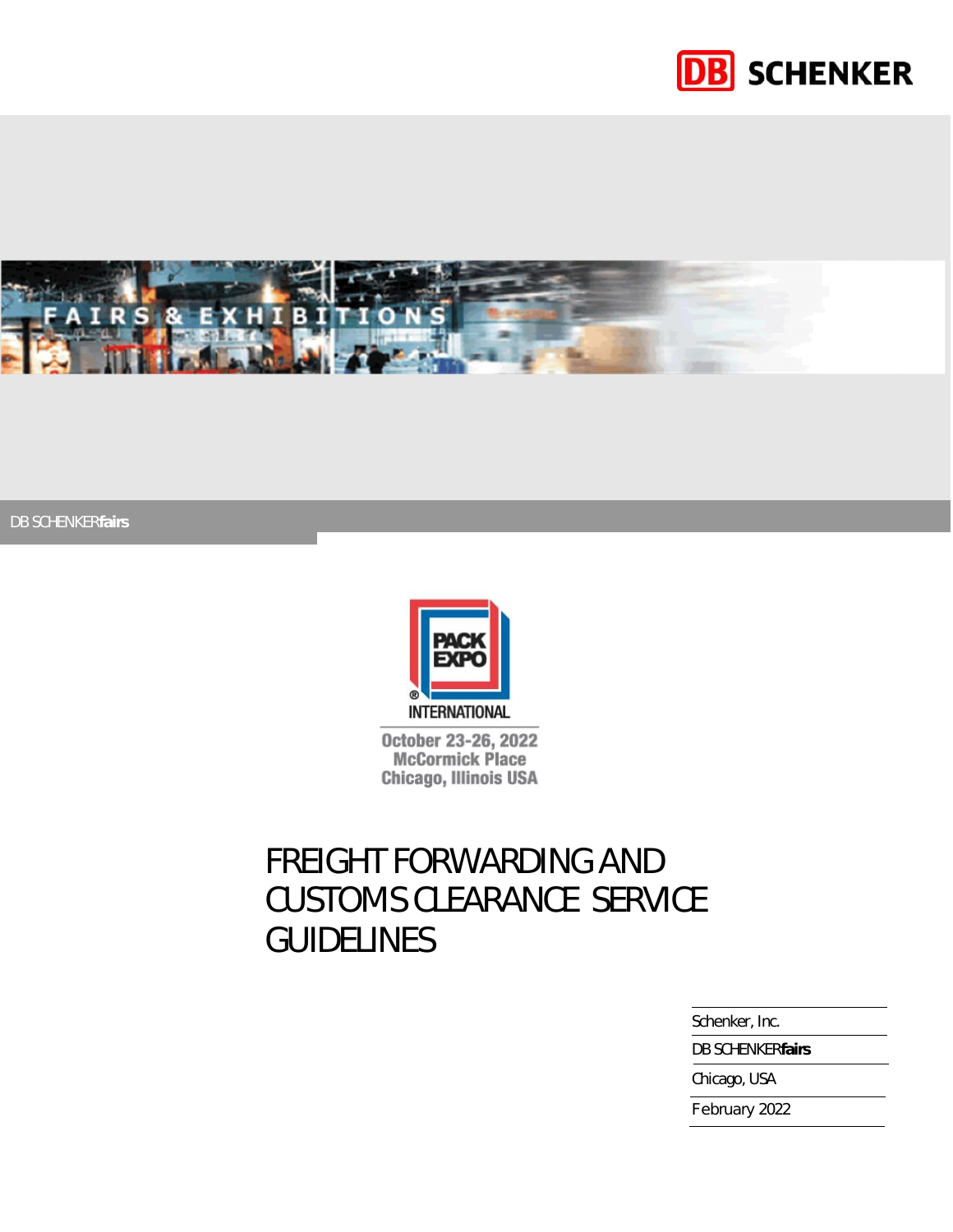

# **General Shipping Guidelines**

Schenker, Inc. is the proud partner of PMMI and has been nominated as the 'Official Freight Forwarder and Customs House Broker' for PACK EXPO International to be held in Chicago from October 23 to October 26, 2022.

In the following guidelines we outline all our services tailored to the needs of international exhibitors participating at the PACK EXPO International in Chicago. The services include transportation services (air and/or ocean) to and from the USA, customs clearance services and the delivery to the convention center in close cooperation with the general contractors for the exhibition.

#### **The following instructions must be read very carefully. Failure to comply may result in delays with the Customs clearance and subsequently lead to additional charges and/or late delivery to show site**.

The manual outlines the customs policies, shipping instructions, and delivery information. Please contact our experienced staff with any questions you might have regarding our services for the PACK EXPO International 2022.

# **FORWARDER'S CONTACT INFORMATION**

SCHENKER, Inc. 1901 N. Roselle Rd. - Suite 200 Schaumburg, IL 60195 Tel: (847) 954-6695 E-mail: [fairs-domestic.chicago@dbschenker.com](mailto:fairs-domestic.chicago@dbschenker.com)

International shipments will require special consideration not covered in the handling and shipping section of the exhibitor manual. The Customs House Broker is available to advise the best method of transportation to the USA including recommendations of shipping lines and inland carriers, advice on required documents and procedures and provide addresses and invoice instructions. Please email your quote request to us and we will contact you.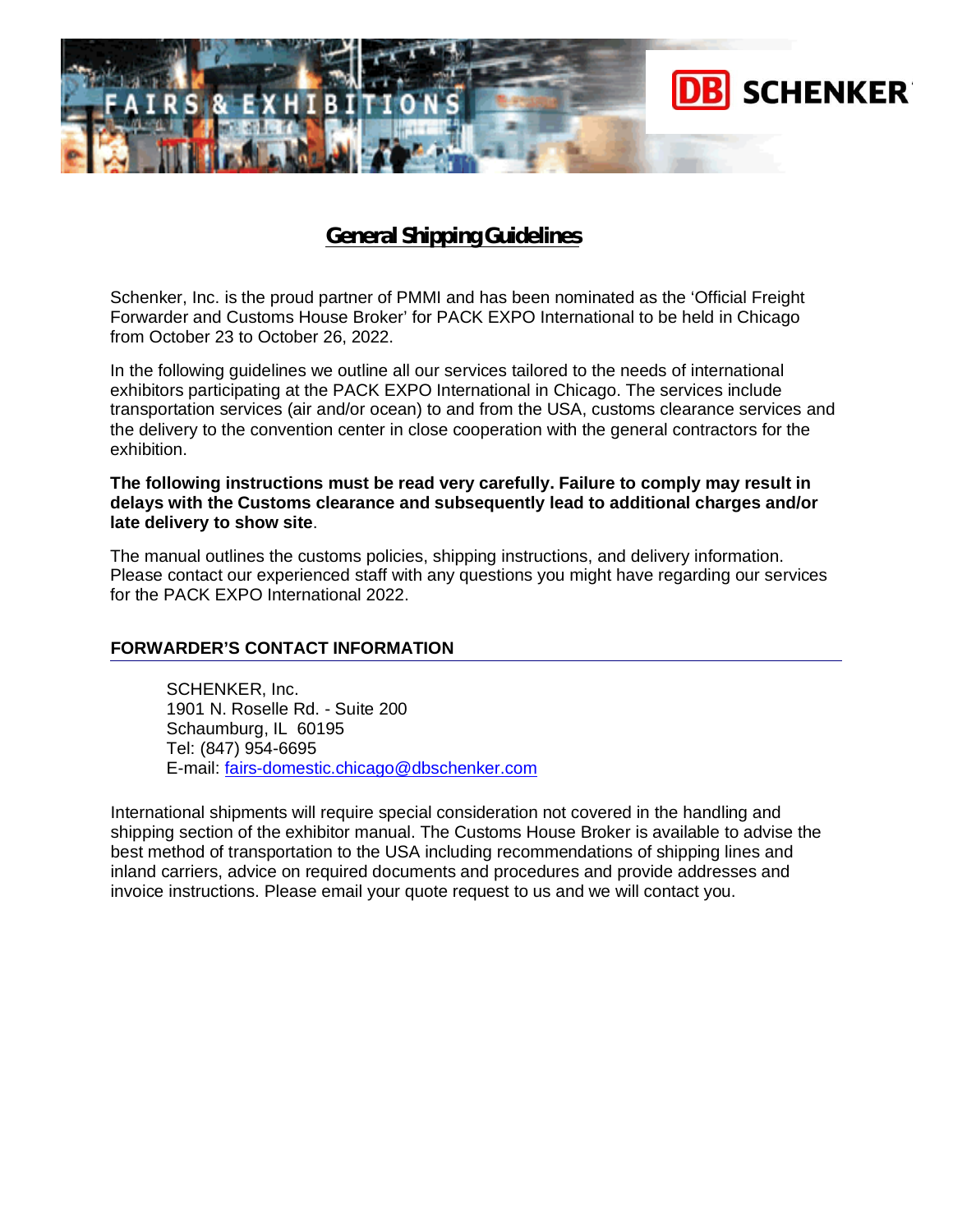

# **CUSTOMS CLEARANCE**

In order for Schenker to enter the goods correctly, the types of entries available are listed below:

#### **Consumption Entry**

This type of entry will be done on all items that are to remain permanently in the U.S. for example: literature, brochures, giveaways and any items sold to a U.S. buyer prior to importation.

# **Temporary Import Bond**

This allows international shipments to be imported without payment of duty on a temporary basis. Shipments entered under the Temporary Import Bond Provision must be re-exported within one (1) year of import. Any items that are not re-exported within the one-year period are subject to customs penalties which are equal to double the duty plus liquidated damages.

# **A.T.A. Carnet**

An A.T.A. Carnet can be used on shipments that will be re-exported. Any brochures or giveaway promotional material must be invoiced and entered separately. U.S. Customs does not allow merchandise entered on an A.T.A. Carnet to remain in the country.

#### **Trade Fair Entry**

The U.S. Department of Commerce has designated the PACK EXPO International 2022 a bona fide Trade Fair under the Trade Fair Act of 1959, which permits international exhibitors to enter equipment and machinery for exhibition purposes—without duty—in the exhibit halls, if they export them at the end of the Fair. Exceptions are items consumed at the Fair, printed matter, advertising material, give-away items and all equipment that has been sold prior to the fair.

This allows international shipments to be imported without payment of duty on a temporary basis when using a trade fair bond. A significant advantage to utilizing this method of importation allows the exhibitor to make a decision during the show regarding the final disposition of goods.

# **POWER OF ATTORNEY FORMS PROPERLY COMPLETED ARE A REQUIREMENT FOR FINAL IMPORTATION OF MERCHANDISE INTO THE UNITED STATES.**

**IMPORTANT NOTICE: SHIPMENTS IMPORTED UNDER TIB OR A.T.A. CARNET, MUST BE RE-EXPORTED FROM THE USA WITHOUT EXCEPTION! US CUSTOMS DOES NOT GRANT PERMANENT CUSTOMS CLEARANCE FROM A CARNET OR TIB.**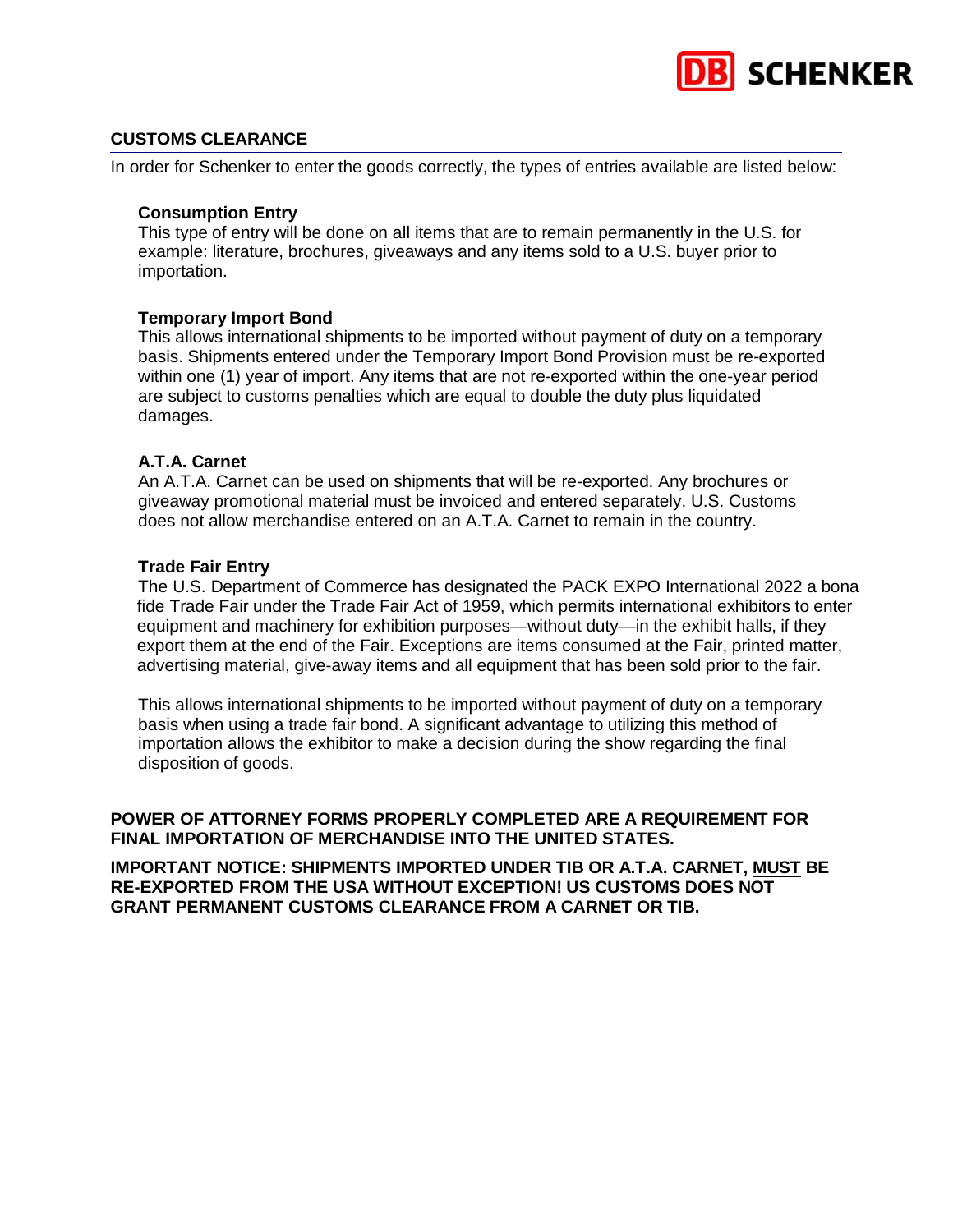

# **TERMS OF DELIVERY**

In order to assure timely delivery to exhibition site dock, marshalling yard or advance warehouse, all shipments should arrive by the following dates, including possible document transfers from third party freight forwarder and customs house broker:

- **LCL Ocean freight Chicago CFS** 
	- 14 Business days before exhibitors move in date
- \* **FCL Ocean freight Chicago Terminal**
	- 14 Business days before exhibitors move in date
- \* **International Airfreight Chicago** 14 Business days before exhibitors move in date

# **DOCUMENTATION**

We require a separate invoice in English for each exhibitor. An invoice format in MS Excel is available upon request. The invoice should be consigned to:

> **Exhibitor Name:** Booth #: c/o PACK EXPO International 2022 McCormick Place 2301 S. King Drive Chicago, IL 60616 Notify on arrival: Schenker Inc. - Tel (847) 954-6695

All shippers' invoices must specify, in English, the following information:

- Name, date & location of show
- Name of exhibitor, address, fax numbers & contact
- FDA bioterrorism registration number
- Mode of transport & port of entry into U.S.
- Trade or brand name of each product
- Exact description of Goods, in English
- Harmonic (Brussels) commodity code of material: see <http://www.usitc.gov/tata/hts/bychapter/index.htm>
- FDA product code: see <http://www.accessdata.fda.gov/scripts/ora/pcb/pcb.cfm>
- Size and type of packing used for each individual item
- Gross & net weight of material
- Value & dimensions of Material
- Name & address of place of manufacture
- Country of origin
- Canning establishment codes (if applicable)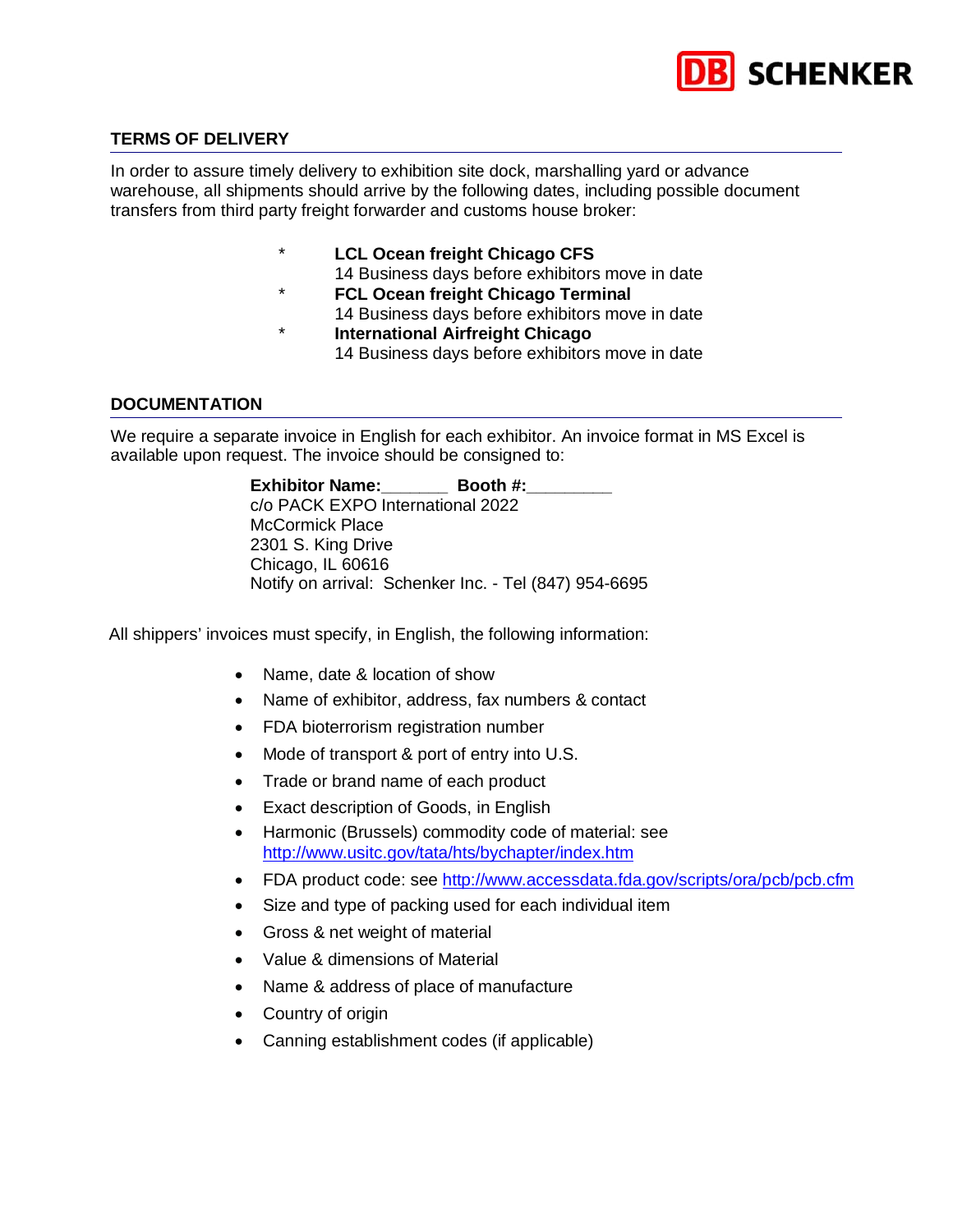

# **PACKING**

To facilitate on-site handling, please ensure that:

- A. All cases or crates are **BOLTED** as opposed to nailed or screwed
- B. All cases or crates are fitted with sling irons or skids
- C. Center of gravity is marked on all cases exceeding 1,000 kilos
- D. Wherever possible the use of plywood should be avoided, since it is difficult to repair this material.
- E. Goods in transit pass through climatic changes and, therefore, should be packed taking care to use humidifying materials.
- F. Where machines are bolted to the sides, it is recommended that nuts be on the upper side of the base.

#### **MARKINGS**

Each case should be marked:

**"Exhibitor Name"** C/O PACK EXPO International 2022 **Booth Number \_\_\_\_\_\_\_\_** McCormick Place 2301 S. King Drive Chicago, IL 60616 **Made in \_\_\_\_\_\_\_\_\_ No. 1 / up**

They should also be marked with weights and dimensions. Case numbers should be labeled with the fractional system. For example, case number 1 of 4 should be marked 1/4; case number 2 of 4 should be marked 2/4, etc. All cases should be labeled by affixing proper labels such as:

**FRAGILE THIS SIDE UP ETC...** 

# **U.S. IMPORT REGULATION REVISION**

Effective September 16, 2005, USDA revised the import regulation for wood packing material (WPM). The regulation requires WPM coming into the U.S. to be treated and marked. If your WPM is not treated and marked, your cargo may be subject to immediate export. Please contact your Schenker representative and for more information visit:

[http://www.aphis.usda.gov/import\\_export/plants/plant\\_exports/wpm/index.shtml](http://www.aphis.usda.gov/import_export/plants/plant_exports/wpm/index.shtml)

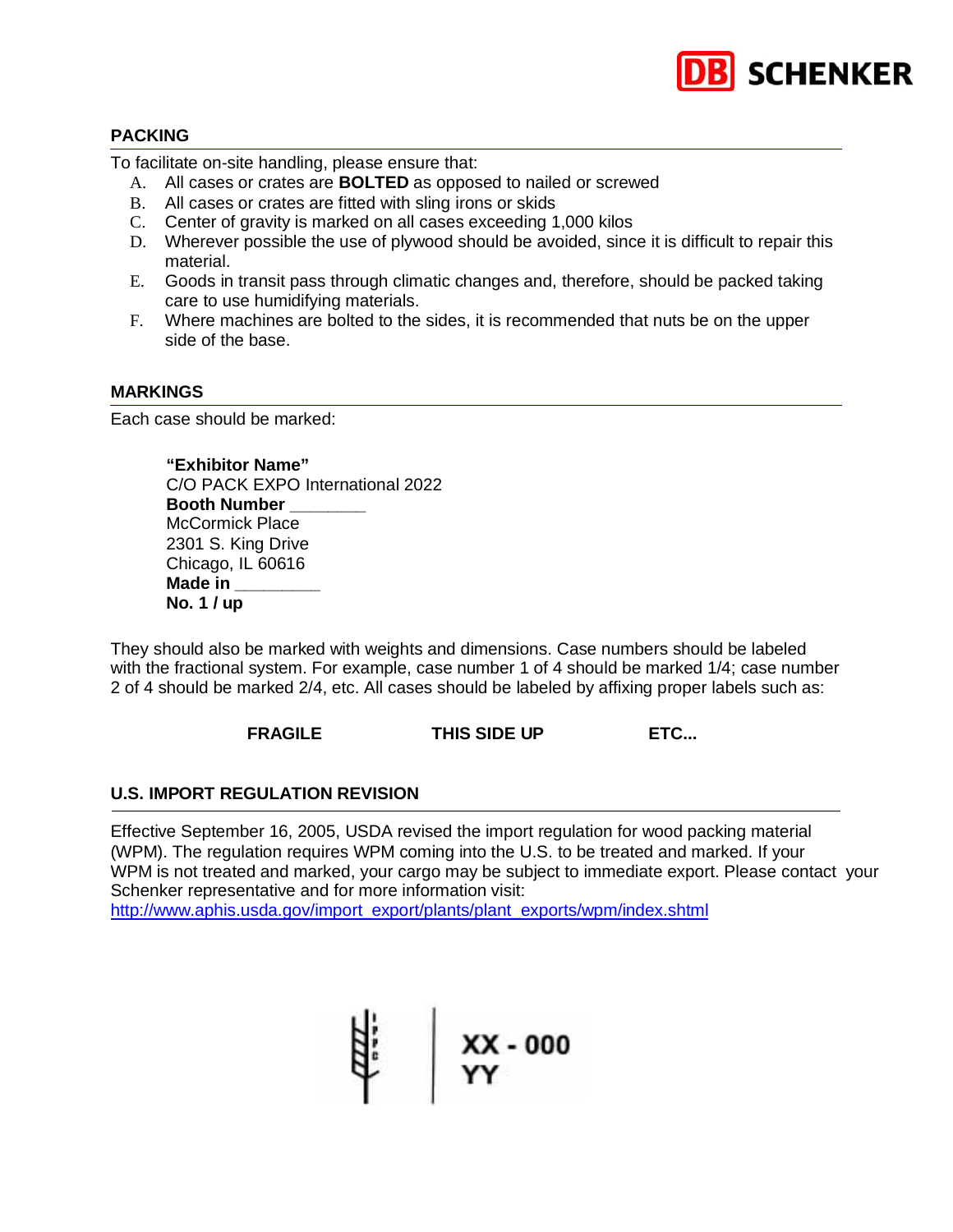

# **IMPORTER SECURITY FILING (10+2)**

Effective January 26, 2009, U.S. Customs requires all ocean freight shipments arriving via U.S. Ports are subject to Import Security Filing (ISF). Schenker custom brokers can file your ISF, also known as 10+2. Please contact your local Schenker Representative or Schenker U.S. Fairs and Exhibitions department for more information.

Detailed information can be found on: [http://www.cbp.gov/border-security/ports-entry/cargo](http://www.cbp.gov/border-security/ports-entry/cargo-security/importer-security-filing-102)[security/importer-security-filing-102](http://www.cbp.gov/border-security/ports-entry/cargo-security/importer-security-filing-102)

# **RESTRICTED ITEMS**

Many commodities are subject to additional controls by U.S. governmental agencies. The following items require additional documentation, permits, or licenses before admission:

Alcohol, tobacco, foodstuff, plants, seeds, clothing, textiles, items containing leather or animal parts, transmitters, receivers, certain telecommunication equipment, television or computer monitors, toys, chemicals, medicine, drugs, medical equipment and appliances, items used in preparation / distribution of food, weapons or ammunition, "defense" related items, motor vehicles and parts, and nuclear material and its by-products. Please contact Schenker Inc for additional instructions if you intend to include any of the above-mentioned items in your consignment.

# **PRIOR NOTIFICATION OF IMPORTED FOOD SHIPMENTS**

FDA requires advance notice on shipments containing any imported food. Shipments without prior notification will not be allowed into the country.

If the shipping of food is absolutely unavoidable, the following steps must be taken in order for your shipment to be allowed into the country:

- **Prior Notice must be electronically received and confirmed by FDA before a food** shipment arrives at the first port in the United States (although no more than 5 days before the shipment arrives).
- The deadline depends on the mode of transportation used for the shipment (air or sea).

To submit prior notification, deadline information and more, please visit: [http://www.fda.gov/Food/GuidanceRegulation/GuidanceDocumentsRegulatoryInformation/Food](http://www.fda.gov/Food/GuidanceRegulation/GuidanceDocumentsRegulatoryInformation/FoodDefense/default.htm) [Defense/default.htm](http://www.fda.gov/Food/GuidanceRegulation/GuidanceDocumentsRegulatoryInformation/FoodDefense/default.htm)

# **REGISTRATION OF FOOD FACILITIES**

If you are considering sending any food items to the U.S.A., please make sure that the manufacturer's facility is registered with the FDA prior to shipping. This should be done by the manufacturer/importer and may be done on-line. This is a rather long and costly process and should be avoided if it is not necessary.

For further information and registration, visit: <http://www.fda.gov/Food/GuidanceRegulation/FoodFacilityRegistration/default.htm>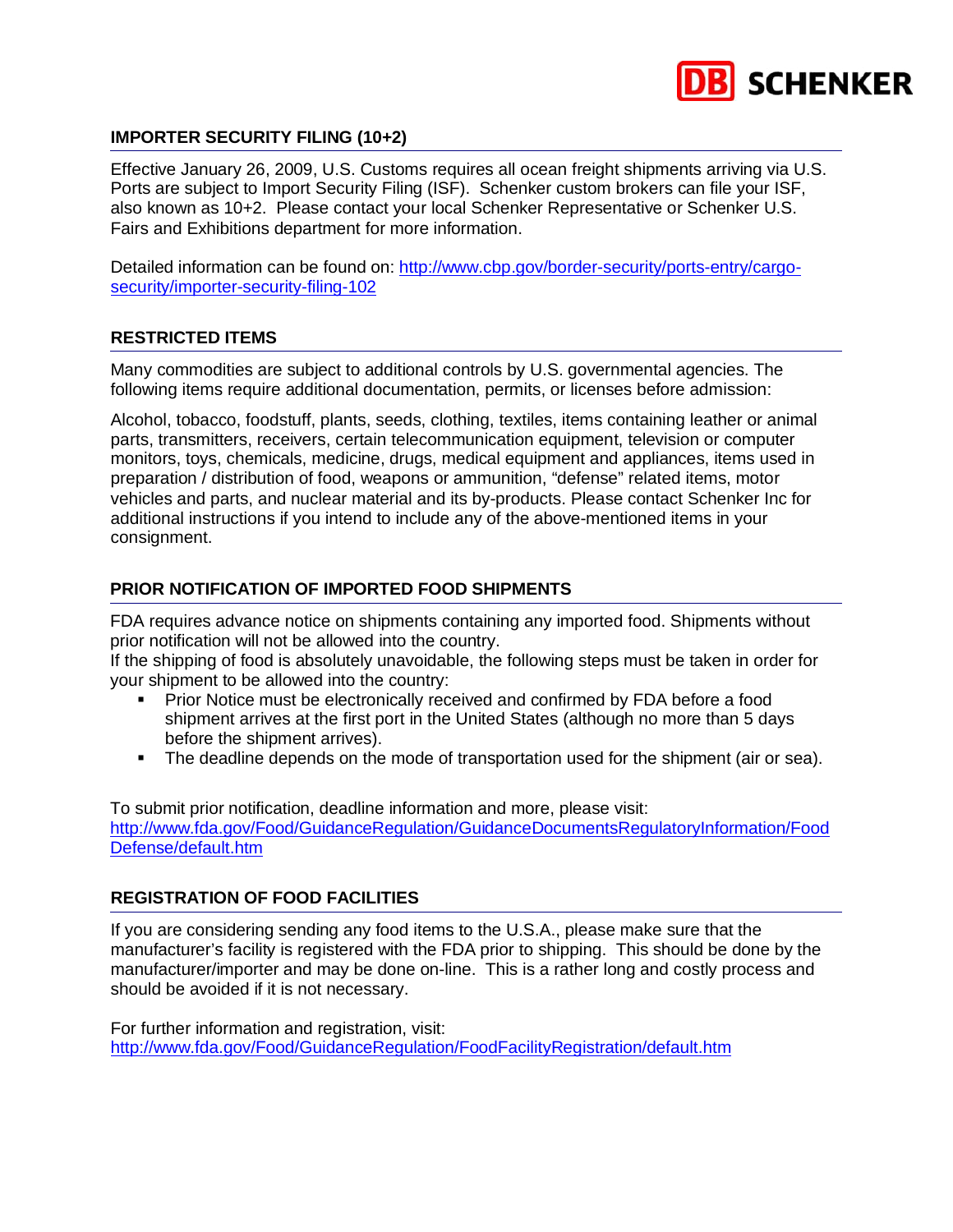

#### **CONSIGNMENT**

Bills of lading and airway bills must be consigned to:

**"Exhibitor Name" - Booth Number** C/O PACK EXPO International 2022 McCormick Place 2301 S. King Drive Chicago, IL 60616 Attn: [fairs-domestic.chicago@dbschenker.com](mailto:fairs-domestic.chicago@dbschenker.com)

Notify Party:

SCHENKER, INC. 1901 N. Roselle Rd. - Suite 200 Schaumburg, IL 60195 Attn: [fairs-domestic.chicago@dbschenker.com](mailto:fairs-domestic.chicago@dbschenker.com) Tel: (847) 954-6695

# **FAX / EMAIL ADVICE OF SHIPMENT**

Once the shipment has been dispatched, a fax or email should be sent to Schenker giving the following information:

- A. Bill of lading/airway bill number
- B. Vessel name and estimated time of arrival/flight number and date
- C. Number of packages
- D. Gross weight and volume

# **RETURN TRANSIT OF EXHIBITION GOODS**

After the close of the exhibition, Schenker Fair Department will be at your disposal to arrange for the return of your exhibition goods to the country of origin or any other foreign destination you might decide. Of course, importation into the U.S., i.e. preparing entry, payment of customs duties, etc. can also be arranged by Schenker Fair Department.

For estimates of transportation charges, please contact SCHENKER, as soon as you know where your exhibition goods are to be shipped.

#### **INSURANCE**

We strongly suggest securing insurance coverage for your goods throughout the entire shipping process, beginning at the point of departure, during the exhibition, until return to the ultimate consignee. Freight left at your booth at the close of the exhibition may be unattended for a period of several hours or several days. Schenker is not responsible for goods once they are in the possession of the on-site drayage contractor on the inbound of the exhibition or until it has been loaded on to our vehicles on the outbound of the exhibition.